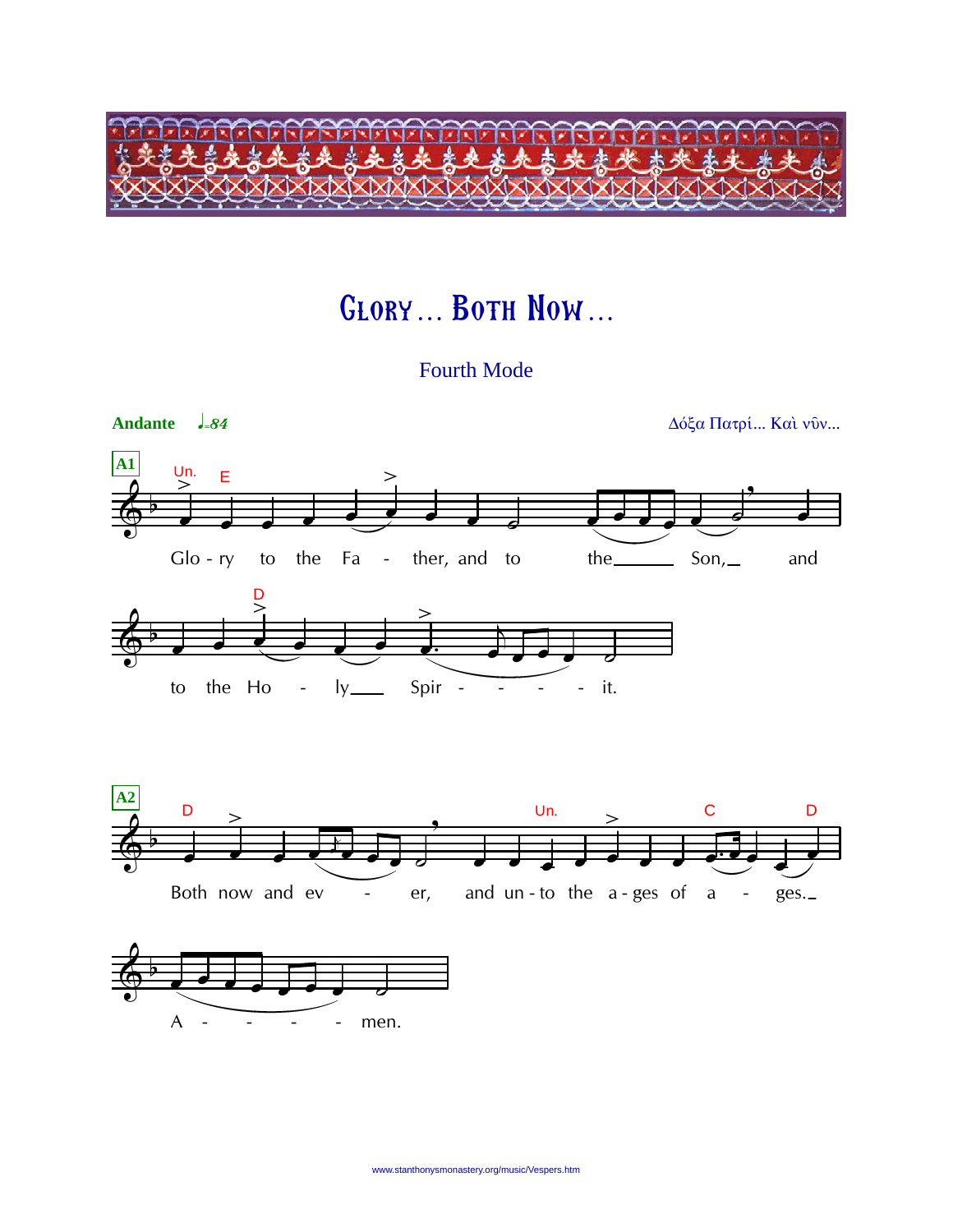Alternate Melodies